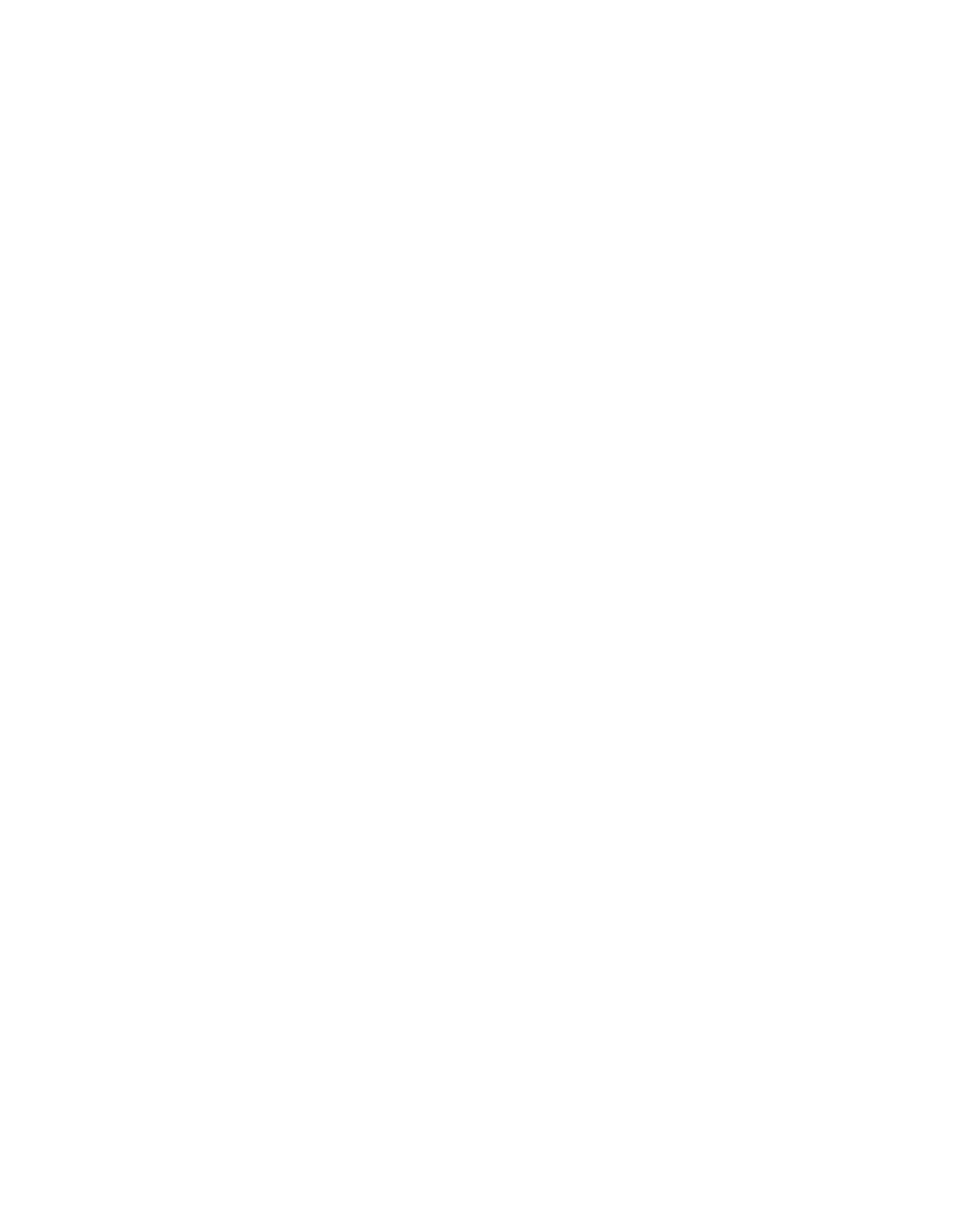# **TABLE OF CONTENTS**

## **Submission on Bill C-7**  *First Nations Governance Act*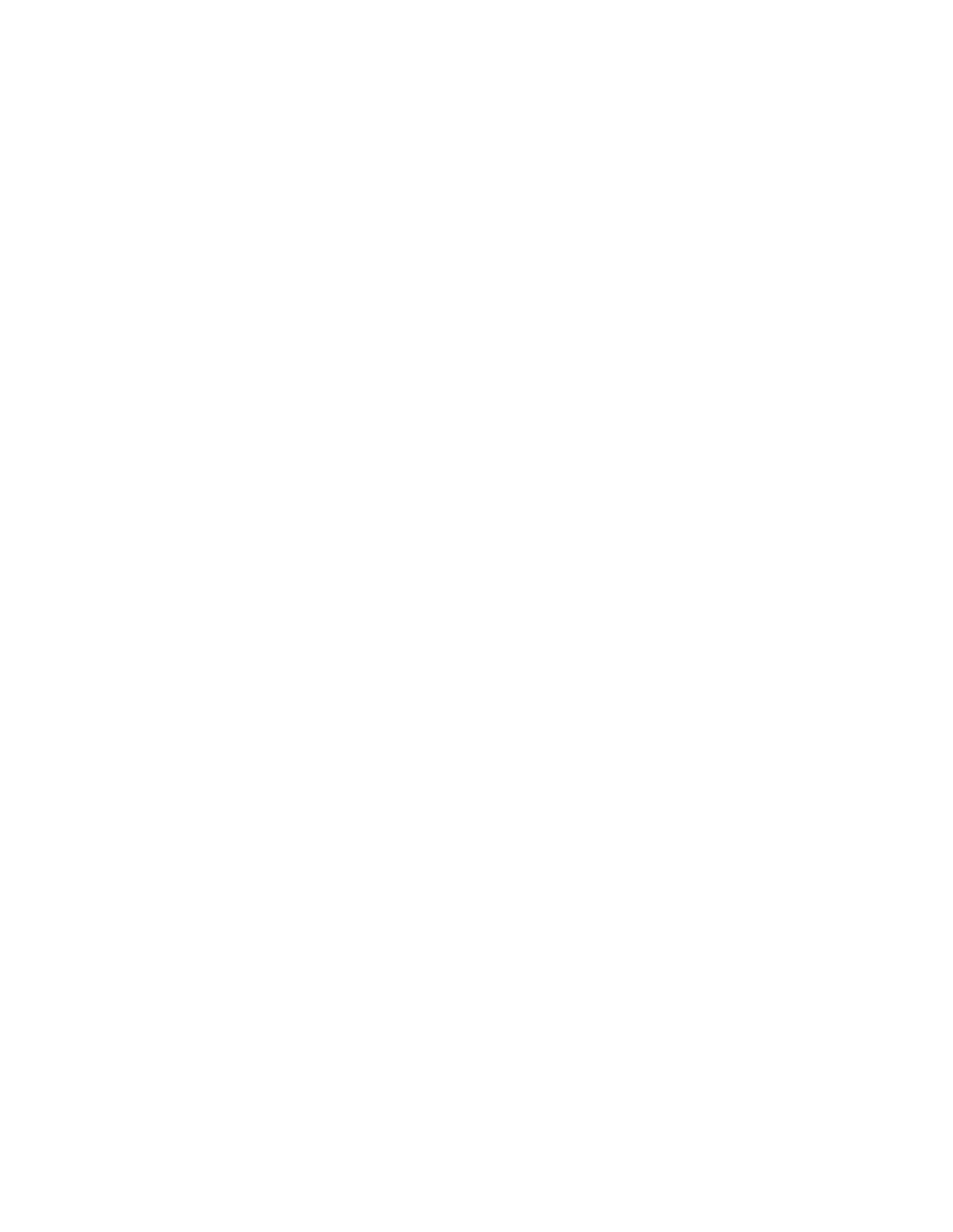### **PREFACE**

The Canadian Bar Association is a national association representing 38,000 jurists, including lawyers, notaries, law teachers and students across Canada. The Association's primary objectives include improvement in the law and in the administration of justice.

This submission was prepared by the National Aboriginal Law Section of the Canadian Bar Association, with assistance from the Legislation and Law Reform Directorate at the National Office. The submission has been reviewed by the Legislation and Law Reform Committee and approved as a public statement of the National Aboriginal Law Section of the Canadian Bar Association.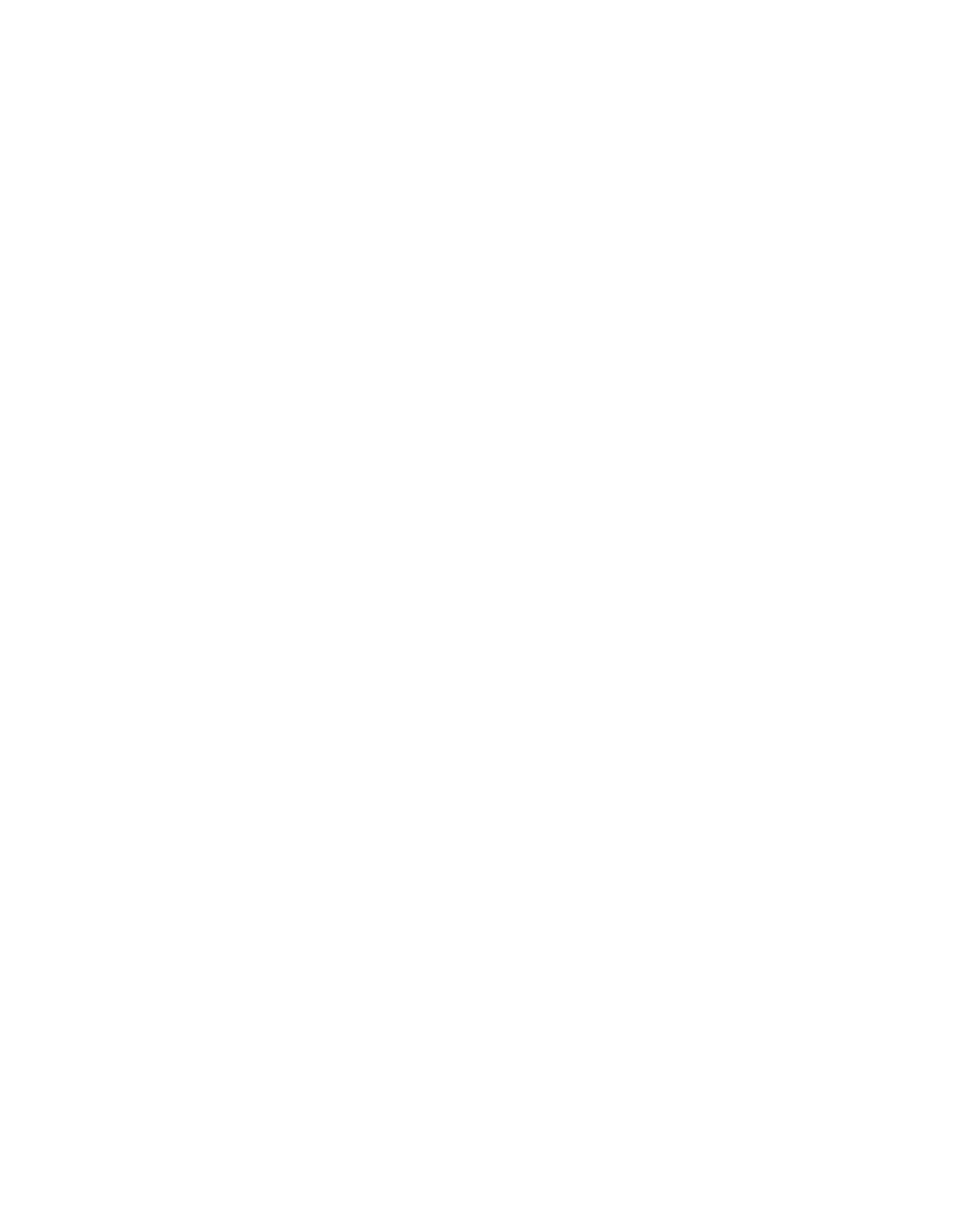## **Submission on Bill C-7**  *First Nations Governance Act*

### **I. INTRODUCTION**

The National Aboriginal Law Section of the Canadian Bar Association (the CBA Section) recommends that the *First Nations Governance Act* (FNGA) be withdrawn, and a process of legislative action be undertaken with the aim of either repealing or replacing the *Indian Act,* possibly in accordance with the conclusion of meaningful negotiations on self-government.

The social, legal and cultural reality of First Nations has changed significantly since the adoption of section 35 of the *Constitution Act, 1982*. In 2003, First Nations are a growing and demographically younger group, are highly mobile, experience a higher rate of crime and conflict with the law than any other group, experience continuing poverty and lack of meaningful employment, and are increasingly creating communities in urban centres far from bands or their traditional territories. First Nations have a strong desire to create selfgovernment structures that reflect ancient traditions in a modern context. The proposed FNGA does not reflect these realities or aspirations. Instead, it would act as a leveler, adding some certainty to the legal earmarks of a band administration structure but removing distinctiveness among First Nations and limiting First Nations to *Indian Act* bands and reserves.

As Chief Roberta Jamieson noted in her speech to the Indigenous Bar Association in Toronto in October 2002, it is no longer acceptable to First Nations to be complicit in adopting a new form of colonial administration, though it is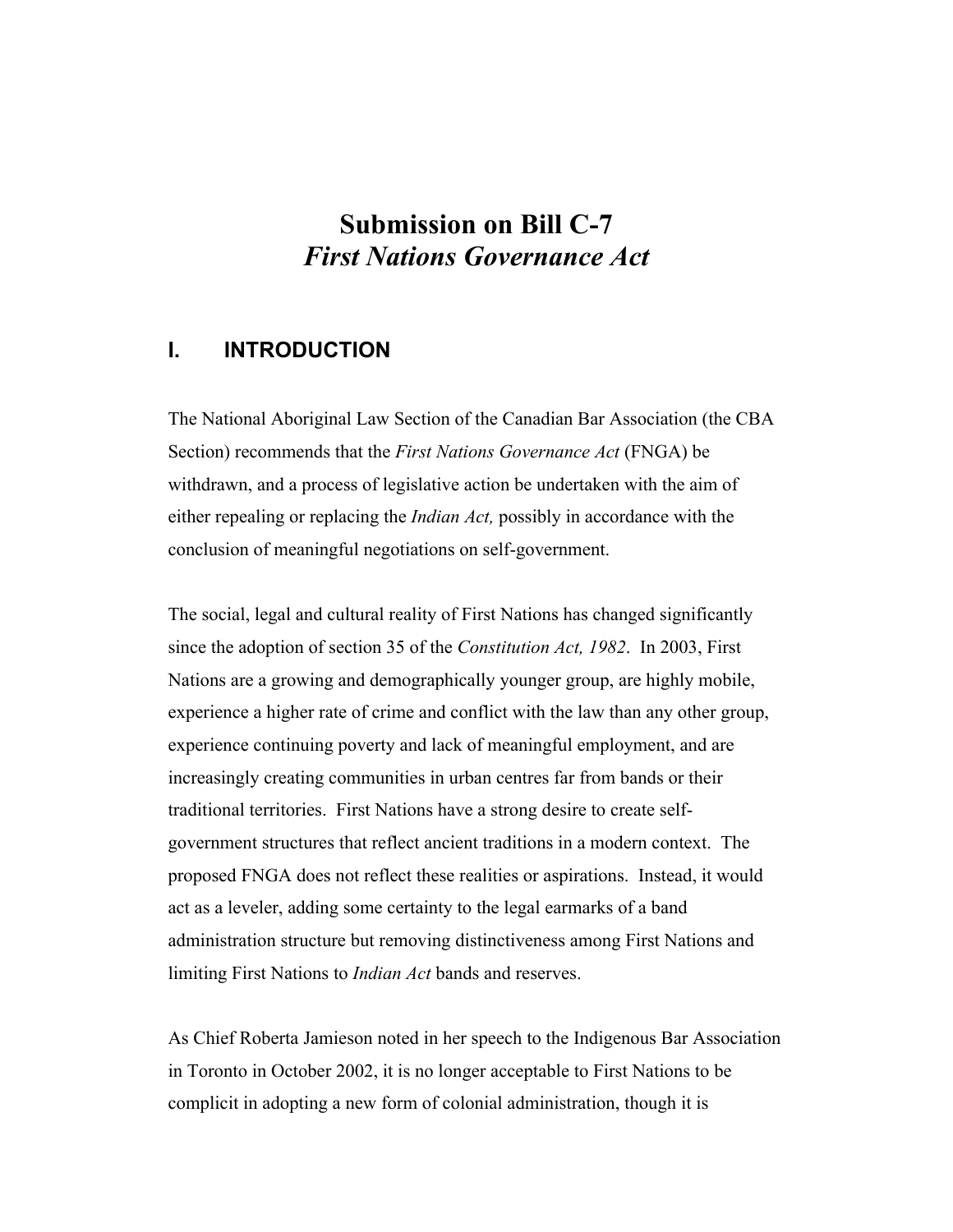understandable that, given the pressures that communities are encountering, that some may wish to effect immediate change in the short term.

The Canadian Bar Association has had a longstanding interest in the problems facing aboriginal peoples:

When we look at the 200 year history of the policies we developed to control and direct Native people, there is not very much to be proud of. Either because of colonial expediency, inordinate paternalism or even racism, we excluded Native people from full membership in a society where we hold that fairness and justice are basic tenets.<sup>1</sup>

The Royal Commission on Aboriginal Peoples addressed this serious concern and, in its Report, concluded that the touchstone for future relations between the Federal government and aboriginal peoples should be the recognition and implementation of an inherent right of self-government in accordance with s. 35 of the *Constitution Act, 1982.* 

The Canadian Bar Association recognizes that the Federal government is attempting to come to terms with history and, through the *First Nations Governance Act* (FNGA), is trying to address the current reality experienced by Aboriginal Peoples and to plan for the future.<sup>2</sup>

The CBA Section agrees that meaningful change in governance is essential. The band council provisions of the *Indian Act* are a particular focus of grievance because of the imposition of band council form of government in place of preexisting models of self-government. Unfortunately, the FNGA does not provide a basis for developing effective governance regimes that reflect the needs and aspirations of aboriginal communities in Canada.

<sup>&</sup>lt;sup>1</sup> Address of the President of the Canadian Bar Association in 1986, as quoted in Preface to Aboriginal Rights in Canada: An Agenda for Action., The Canadian Bar Association Committee Report (August 1988, CBA, Ottawa).

<sup>&</sup>lt;sup>2</sup> The FNGA was first introduced in the House of Commons in Spring 2002 as Bill C-61, and later reintroduced as Bill C-7.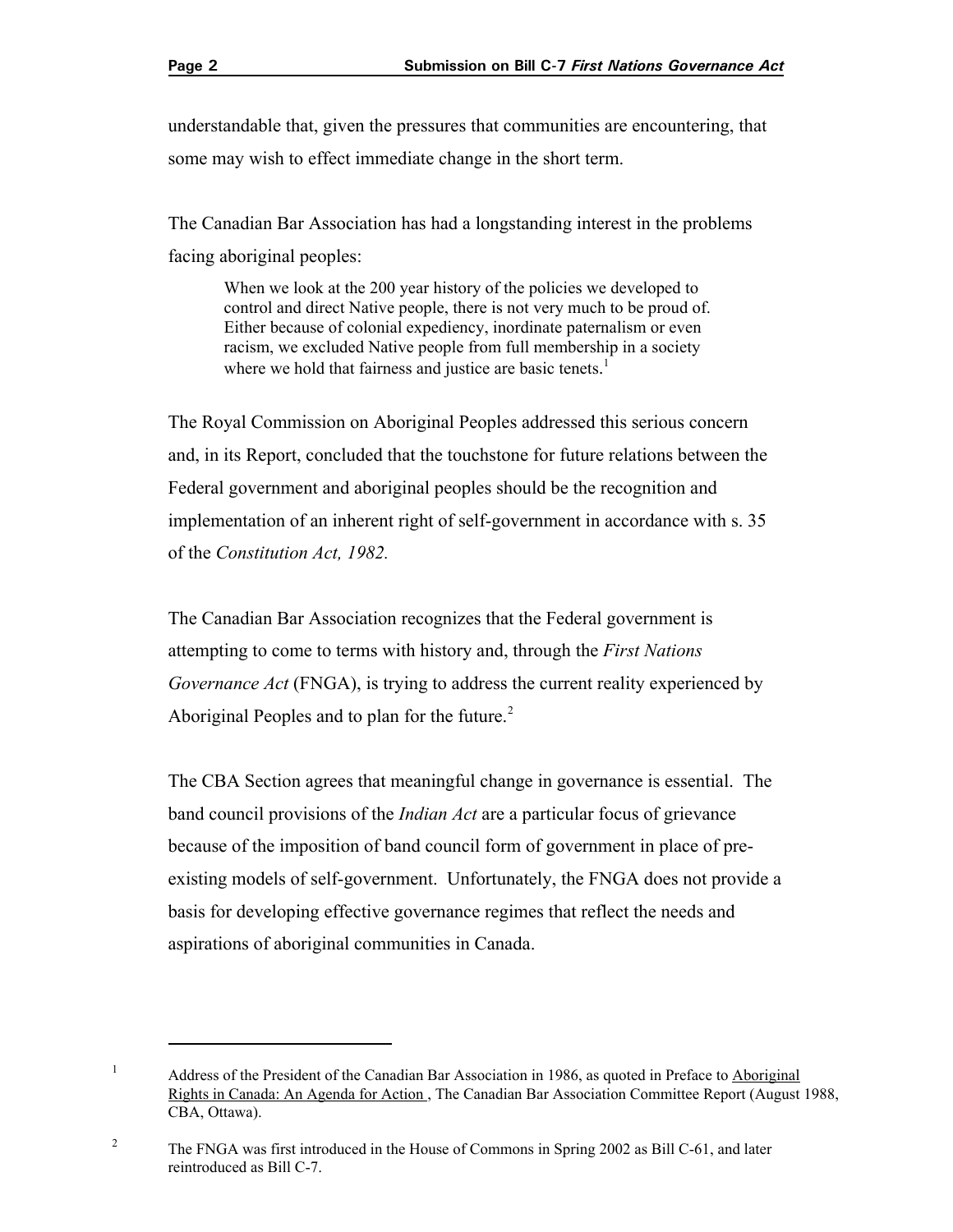The FNGA purports to legislate in the area of "...leadership selection, administration and accountability of Indian bands, and to make related amendments to other Acts." These other Acts include the *Indian Act* and the *Canadian Human Rights Act*. The preamble indicates that the purpose of the FNGA is to effect change in the administrative processes associated with Indian band government but not to derogate from any inherent rights of aboriginal selfgovernment.

The process and the content of the First Nations Governance Initiative, which constituted the Federal Government's consultation phase with First Nations leading up to the FNGA, has resulted in a variety of strong and often conflicting views being expressed by First Nations, non-aboriginal Canadians and civil society groups on the scope and design of a revised system of government. This submission represents the CBA Section's contribution to the discussion on this important issue*.* 

### **II. PREAMBLE**

The preamble to the FNGA states that "bands, within the meaning of the *Indian Act*, require effective tools of governance", to improve the quality of life in their own communities. This wording is indicative of the perspective that "First Nations" are equivalent to bands as defined in the *Indian Act*. There is no recognition that First Nations include shifting and evolving communities that are rural, transient, urban or confederacies of communities acting as a First Nation. The FNGA would preclude formal recognition of these communities and limit "First Nations" only to the band structure and reserve lands.

This may restrict opportunities for the thousands of displaced First Nations people living in urban concentrations who are creating communities. The FNGA would fail to recognize, moreover, that First Nations people are inhabitants of the entire land, and their aboriginality is not frozen or limited to territories their ancestors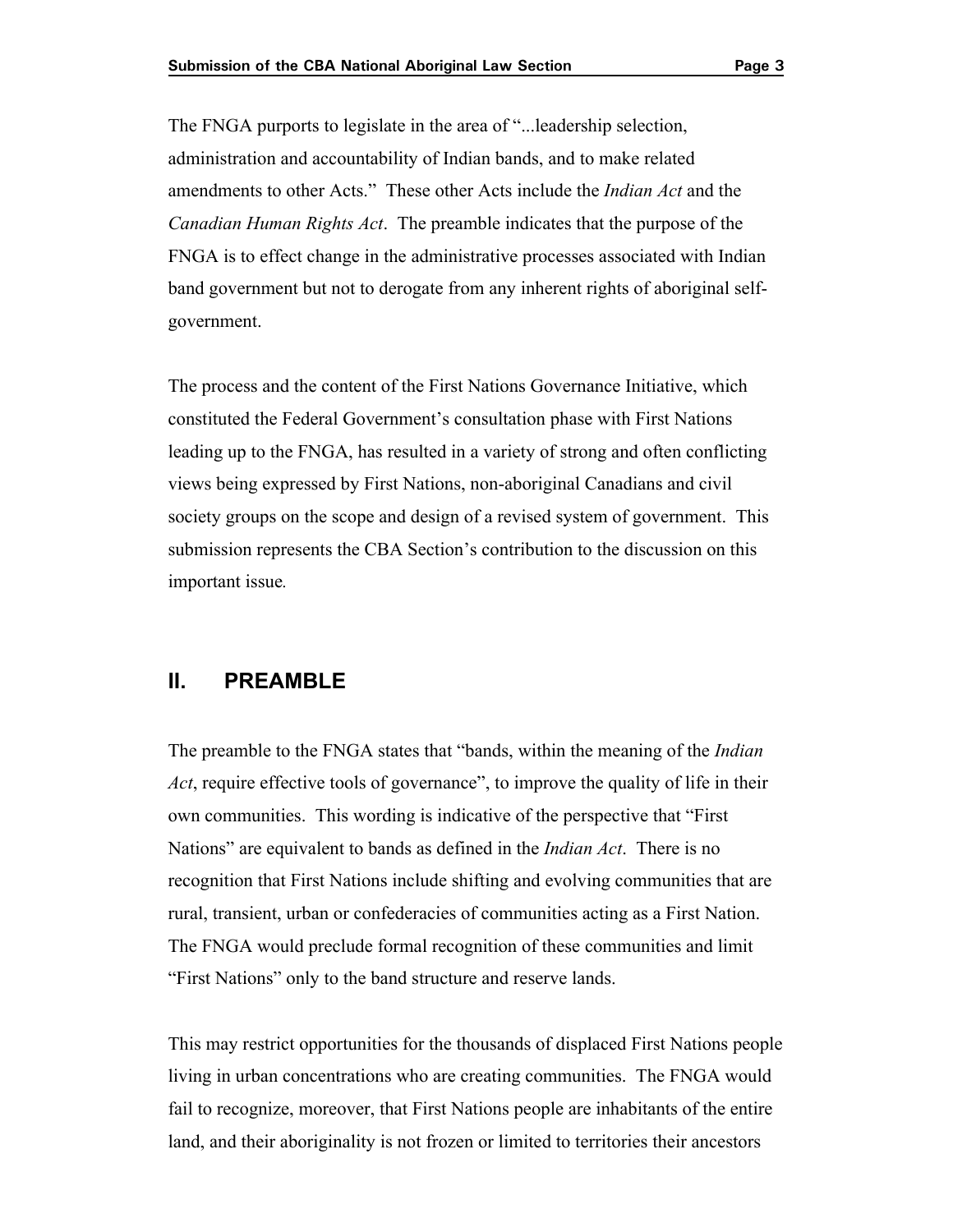occupied at the time of contact or treaties with the government. As written, the FNGA regime would give them little or no effective representation in the affairs of a band community in which they do not actually reside.

#### **RECOMMENDATION:**

**1. The FNGA should explicitly recognize and permit communities of First Nations people living off-reserve to create their own government institutions.** 

The preamble also states that the FNGA is not intended to define the nature of any right of self-government or predetermine self-government negotiations, and indicates the Federal government's recognition of the inherent right to selfgovernment, as reflected in its policy to negotiate self-government agreements. In our view, Bill C-7 requires a more binding commitment than a mere recognition of this right. This should be a substantive provision in the legislation rather than part of the preamble. Including this key concept in the legislation could serve as the basis for a more dynamic framework than that presented in the FNGA in its current form.

#### **RECOMMENDATIONS:**

- **2. The FNGA should contain a non-derogation clause to protect and recognize the right to self-government and commit to the negotiation of agreements on self-government by the Federal government.**
- **3. The FNGA should expressly provide that any codes adopted are interim and transitional in nature, pending a final agreement on self-government between a First Nation and the Federal government, and that the FNGA no longer applies to a First Nation with a concluded agreement.**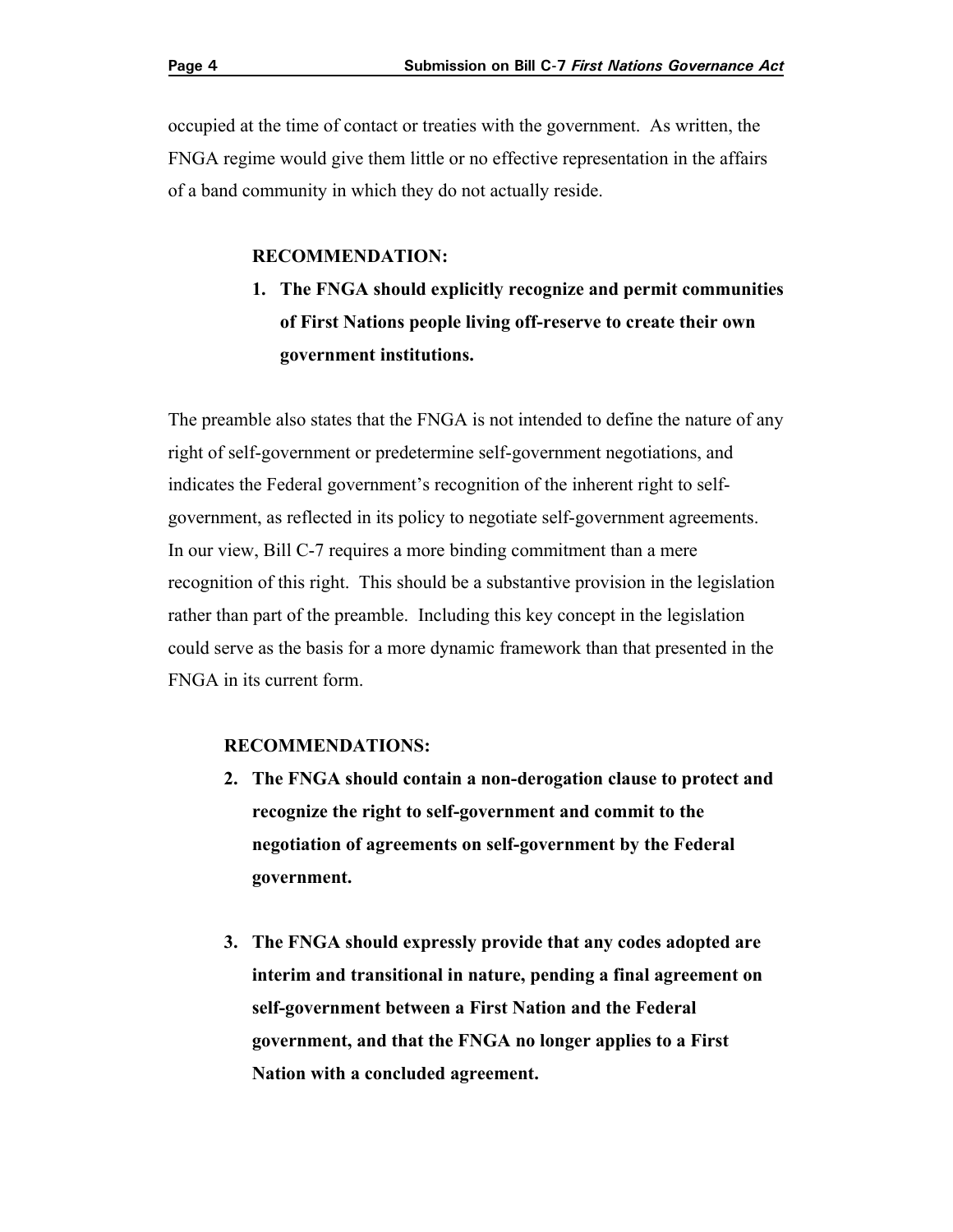**4. The provisions concerning legal capacity of bands should indicate that the effect of such provisions will not limit or abrogate the First Nation's right to self-government, or its Treaty or aboriginal rights.** 

## **III. PART 1 - BAND GOVERNANCE**

Section 3(a) provides that the governance tools in the FNGA are intended to serve as interim measures pending the implementation of the inherent right of selfgovernment. Section 3(c) provides that bands may design and implement their own regimes for leadership selection, administration, and financial management and accountability, while providing rules for bands that do not choose to do so. However, the central provisions of the FNGA set out mandatory elements for these band codes.

Section 4 authorizes a band to develop and adopt any or all of three codes relating to leadership selection, government administration, or financial management and accountability. Mandatory features for each code are set out in section 5 (leadership selection), section 6 (government administration) and section 7 (financial accountability and management). There is little flexibility in these provisions.

For example, section 5(1) provides that the code must specify, among other elements:

- that a term of office for a council member not exceed five years;
- what constitutes "corrupt electoral practices";
- that a procedure be adopted for appealing an electoral result.

It may be argued that the inclusion of these and other "rules" for the creation of a band government structure are to obviate some of the harmful occurrences of instability in office, unfair manipulation of electors or the difficulty of appeal by band members. While the codes developed under the FNGA need to respect and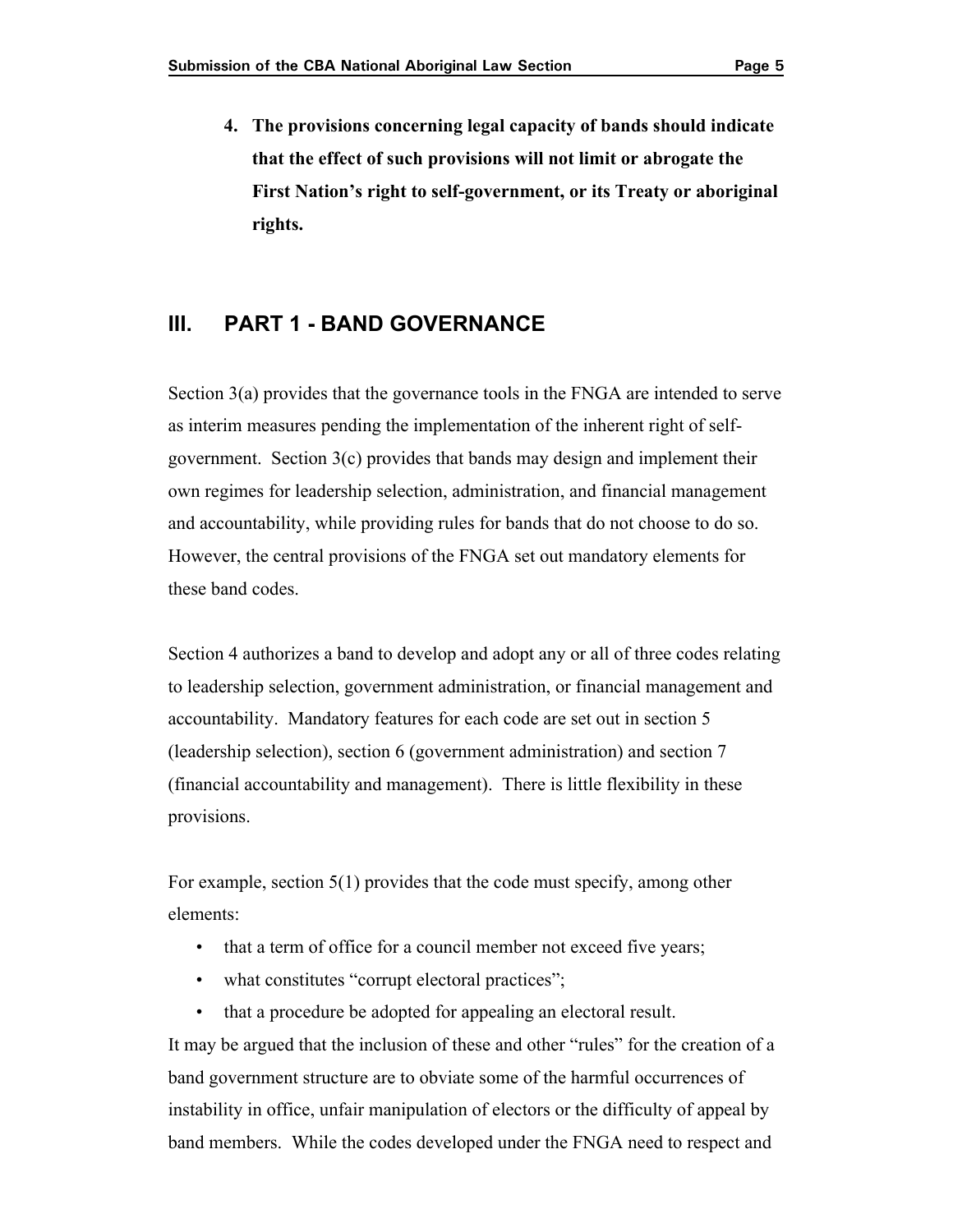acknowledge as paramount the "broadly held Canadian values" (as referred to in the preamble) of representative democracy, the fact is that many aspects of traditional leadership structures in the communities do not resemble our traditional views of representative democracy. The FNGA should be flexible enough to allow blending of traditional structures with the norms and practices of representative democracy; it should not spell the end of those traditional structures.

The codes in the FNGA are administrative structures deriving authority from federal statute — prescriptive "rules" to ensure that principles of administrative fairness are respected in resulting codes. However, with such prescriptiveness there is an attendant continuing loss of autonomy for First Nations, who will only ostensibly design their own "governance". It is, therefore, not an accommodation of the substantive right.

#### **RECOMMENDATION:**

**5. The provisions authorizing a band to develop and adopt codes for leadership selection, government administration or financial management and accountability should be flexible enough to accommodate traditional structures and practices of First Nations.** 

Under section 4(2), ratification of a code is achieved through adoption by a band council and the assent of a majority of eligible voters, defined in section 2 as band members over eighteen years residing on or off the reserve. However, at least 25% of the band electorate must participate for a valid election. The cost of maintaining such an electoral system may prove prohibitive, particularly for reserves with a small band membership or for one that resides largely off-reserve. Provision should be made for funding assistance in appropriate situations*.* Smaller bands may also benefit from assistance of an elections officer who would assume responsibility for carrying out the details of the election – ballot creation, establishing polling stations, distribution of relevant public information and the like.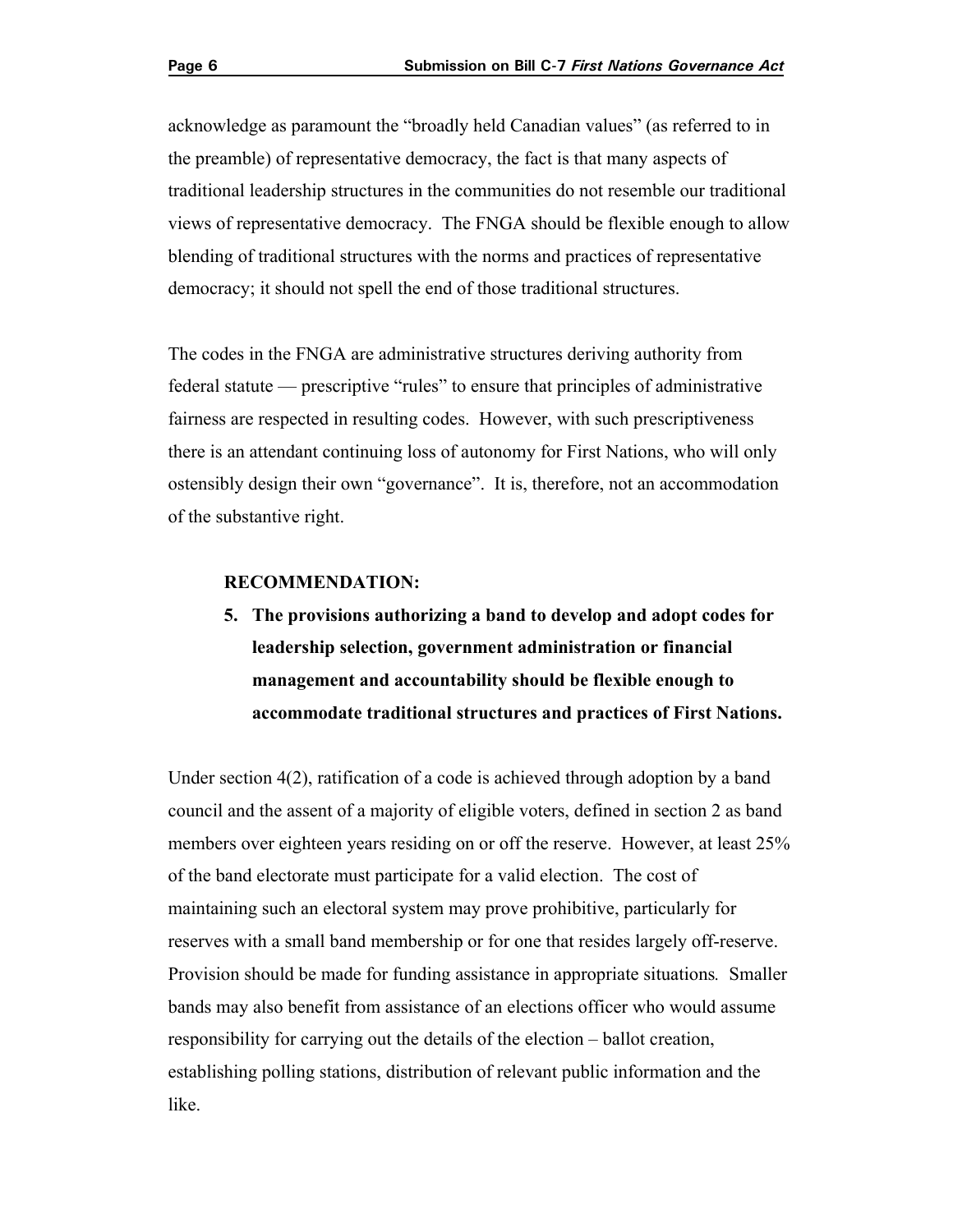#### **RECOMMENDATION:**

## **6. Provision should be made for smaller bands to receive financial or administrative assistance to establish and implement an electoral system for ratification of codes, on request.**

The FNGA provides in several instances for a two-year deadline to create and implement the codes. If a band fails to meet the deadline, which could occur if the band chose not to participate or designed an alternative system that did not meet the Minister's requirements for a code, then the default band governance codes apply. Meeting the ratification deadline or meeting the code requirements may run counter to a community's social and economic reality or cultural traditions and therefore be patently unattainable. It is suggested that the Minister be given discretion to vary these deadlines in appropriate circumstances at the request of a band.

#### **RECOMMENDATION:**

## **7. The Minister should have discretion to vary deadlines in appropriate circumstances at the request of a band.**

The default band codes cannot now be reviewed, as they will be in regulations not yet published. This is a matter of some concern for First Nations, as it seems there will be a legislated form of governance from the federal government in any event.

Section 5(2) provides for the adoption of customary rules for leadership selection, rather than the codes, where a band was not subject to an order under section 74 of the *Indian Act.* In that case, a leadership selection code adopted by the band must include the rules set out in section 5(1) or consist of the customary rules for leadership selection, but with a process for appeal and amendment of the codification of the customary rules. The opportunity to adopt customary rules is available only for the first two years after the section comes into force. Bands currently operating in accordance with such rules may have a very strong argument that they are exercising an unextinguished aboriginal right to self-government.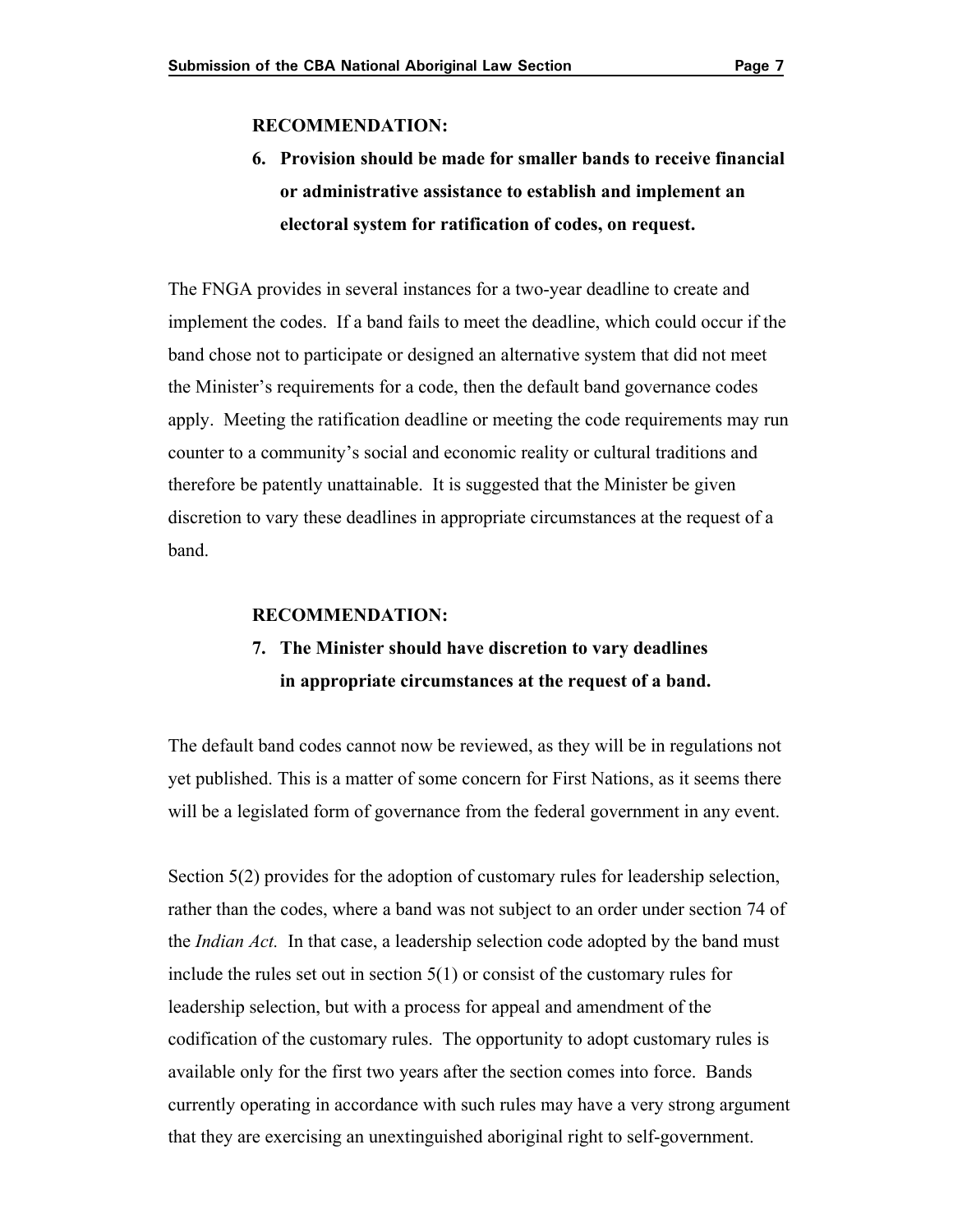The requirement that a leadership selection code be adopted within two years may be an infringement, and possibly an extinguishment, of the right of selfgovernment.

Section 6 sets out rules for the administration code, but there is no provision for reflecting custom or tradition in this code or in the code requirements for financial management, which are the most prescriptive. Section 6 explicitly requires the code to reflect frequency of meetings, keeping minutes, record keeping and public notice. It includes requirements for the adoption of conflict of interest guidelines, access to information and band law enactments.

Section 7 mandates financial management and accountability rules. Section 9(3) requires that the band's financial statements be made publicly available within 120 days after the end of the fiscal year, to any person upon payment of a reasonable fee. While this ensures transparency, it means that anyone with the fee and curiosity, but not necessarily with an active or even beneficial interest in the First Nation community, can have access to band financial statements*.* The disclosure provision may also be onerous on the band and seemingly mandates a higher level of disclosure than for non-First Nations institutions.

Section 11, *Complaints and Redress*, requires band councils to create an impartial arbitral body to consider and render decisions on band members' complaints of band decisions or a breach of codes. Many band members on and off reserve may welcome this, as the ability to appeal a band council or band employee decision in a meaningful way has not been available, with resulting inequities. However, some First Nations may not have the capacity to implement an appeals body, and an inaccessible right is no different from an absence of right. Also, while the FNGA allows for the appointment of an impartial person to hear complaints, in small communities it may not be desirable to confer ombudsman-like powers on an individual living in that community, and it may be difficult to identify and involve an appropriate and acceptable outside person.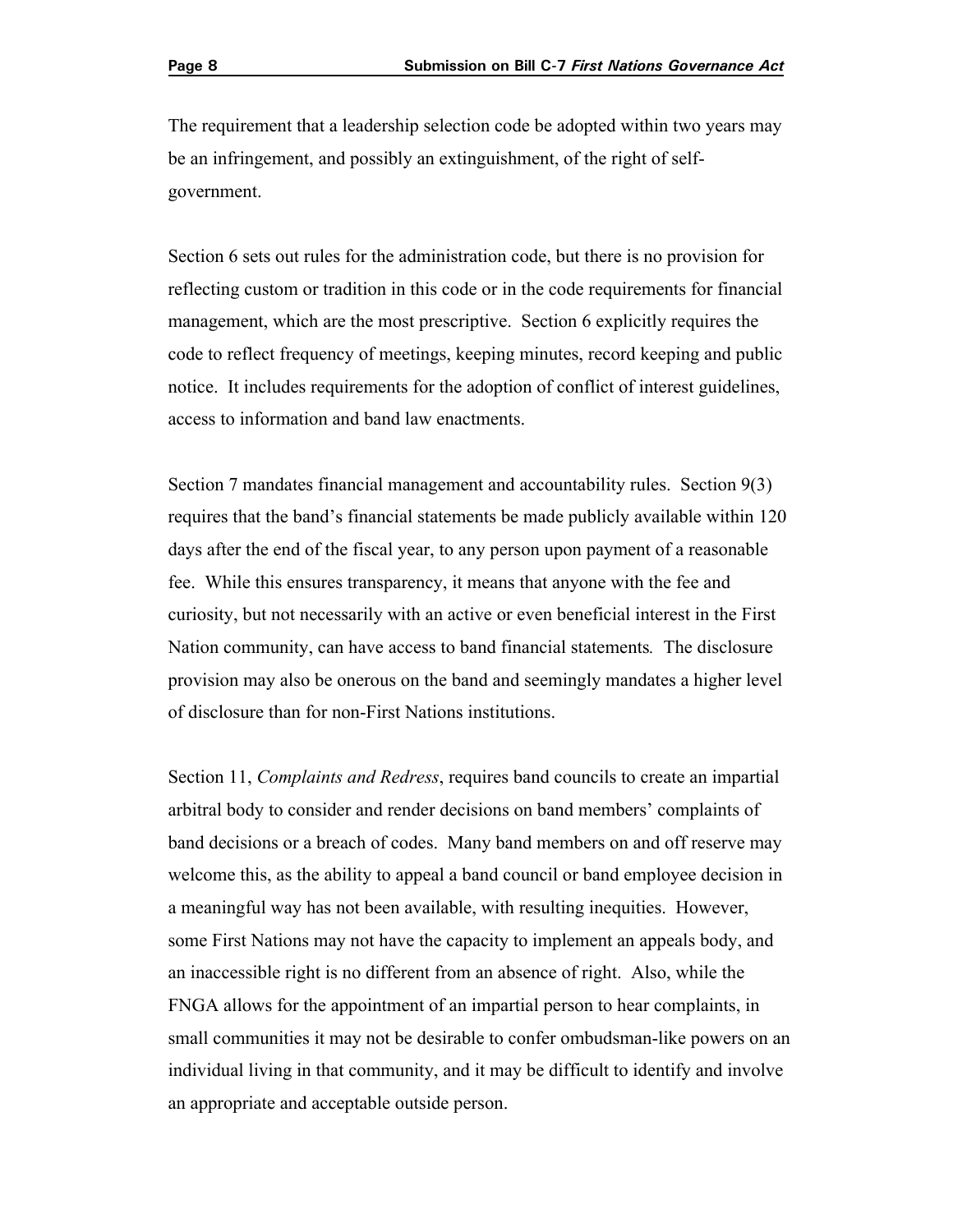The CBA Section supports section 14, which provides that no civil proceedings may lie against a member of council or employee of a band for anything done, or omitted to be done, during the course of the exercise or the purported exercise in good faith of any power or duty in accordance with the FNGA, the *Indian Act*, regulations, codes or band by-laws.

## **IV. PART 2 - POWERS OF BAND COUNCILS**

Sections 15 to 18 clarify the much litigated area of the legal capacity of bands. Generally speaking, the CBA Section supports this part of the FNGA.

Section 15, for example, provides that a band has the same legal character as an incorporated entity and may, acting through its band council, make contracts, acquire, hold and dispose of property, raise, spend, invest, and borrow monies, sue or be sued, and do anything ancillary to the exercise of the legal capacity. The legal and business certainty of this provision for bands would be quite positive. Current defects in the legal capacity of bands result in lost opportunities or significant delays in obtaining adequate financing or in engaging in business or capital works projects.

Of concern is section 17, which sets out the field in which band councils may make laws, more akin to the by-law function under the *Indian Act*. The limited nature of the list necessarily limits the self-government function.

For example, section 17(1)(a) permits the band council to make laws regarding the protection and conservation, disposition and commercial use of reserve natural resources EXCEPT for fish, wildlife or resources that require a surrender under the *Indian Act*. This does not leave a lot of meaningful room for any resource development, including the lease of lands.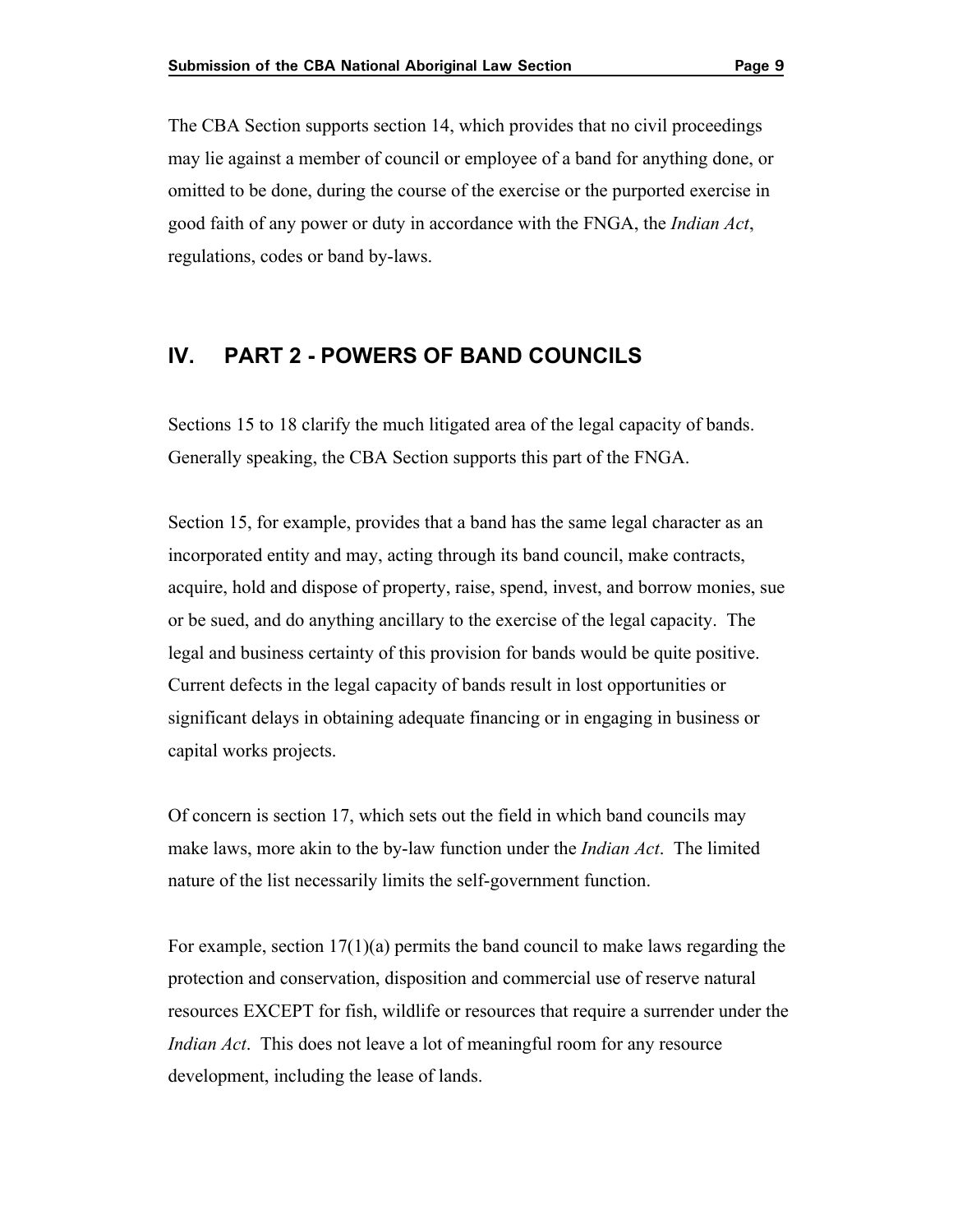Of particular concern is section  $17(1)(g)$ , which permits the band council to make by-laws concerning the rights of spouses or common law partners and children who reside with members of the band. Although the FNGA preamble gives a blanket recognition that the *Charter of Rights and Freedom* applies to the exercise of power under an Act of Parliament, there is no explicit requirement that such laws be made in accordance with equality provisions of sections 15 and 28 of the *Charter of Rights and Freedoms*. Thus, it is possible that band by-laws, as well as adopted codes or customary rules, could prove to be disadvantageous for aboriginal women and children who reside on reserve.

Potentially, the offending laws could be struck down by the operation of conflict of laws provisions, as they would be in opposition to the section 35 guarantees of the *Constitution Act, 1982*. In practice, however, the groups affected would probably lack the knowledge and resources to challenge these laws. As the effects of inequality stemming from the operation of the "blood quantum" rules and the disenfranchisement of First Nations women by marriage from Indian status and band membership still occur, it is recommended that specific protection be given in the FNGA to the equality rights of aboriginal women.

#### **RECOMMENDATION:**

**8. The FNGA should be amended to require that band by-laws, adopted codes and customary rules respect the equality provisions in the** *Constitution Act, 1982***, to protect the equality rights of aboriginal women***.* 

## **V. PART 3 - GENERAL**

Sections 31 and 32 provide for Governor in Council regulations respecting the adoption of a code by a band as well as the matters with respect to which a code may be adopted under sections 5, 6 and 7. There is no assurance that First Nations concerns will be provided for in the "matters" covered in the regulations. Further,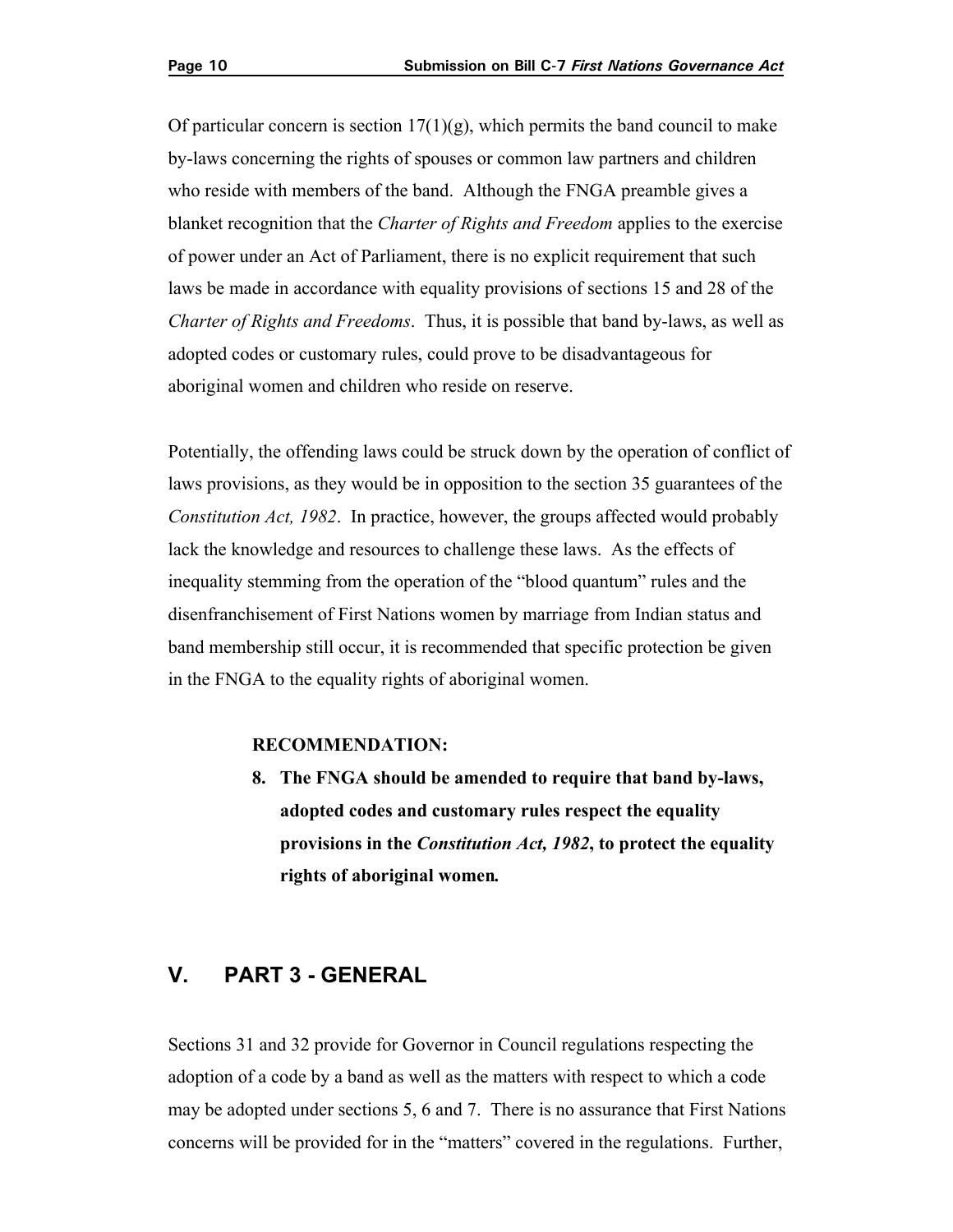if one assumes that the default codes will be a codification of the rules in sections 5 to 7, with the associated requirements for financial auditing and reporting, many First Nations will find them unacceptable.

 Section 4 coming into force. The CBA Section supports this provision, providing Section 34 empowers the Governor in Council to suspend selectively any band from the application of the FNGA or any of its provisions to facilitate negotiation and ratification of a final agreement on self-government, within two years of that band support is obtained prior to any decision of the Governor in Council.

#### **RECOMMENDATION:**

**9. Section 34 should require that the agreement of a band be obtained before a decision is made by the Governor in Council to suspend the band from application of the FNGA.** 

### **VI. CONCLUSION**

The National Aboriginal Law Section of the Canadian Bar Association does not support Bill C-7 as it is currently worded, and recommends that it be withdrawn. A more comprehensive legislative initiative is required — one that recognizes the changing and diverse nature of First Nations, reinforces their right to create selfgovernment structures suited to their traditions and aspirations and confirms their unique place in Canadian society.

If the FNGA proceeds on its current legislative course, however, we make the following recommendations, recognizing that the government would proceed in its exercise of legislative control of Indians, with the attendant fiduciary duty: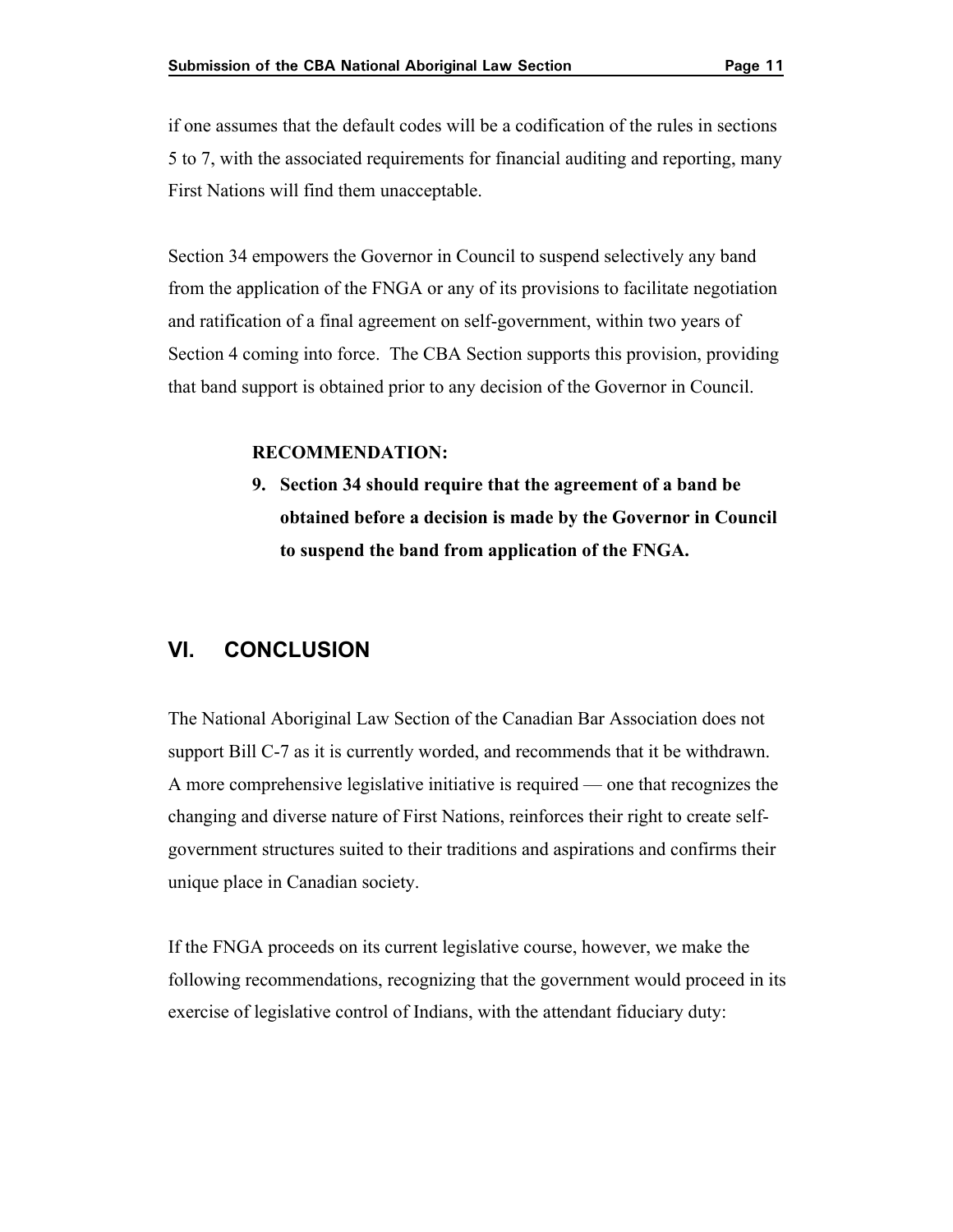## **VII. SUMMARY OF RECOMMENDATIONS:**

- **1. The FNGA should explicitly recognize and permit communities of First Nations people living off-reserve to create their own governance institutions.**
- **2. The FNGA should contain a non-derogation clause to protect and recognize the right to self-government and commit to the negotiation of agreements on self-government by the Federal government.**
- **3. The FNGA should expressly provide that any codes adopted are interim and transitional in nature, pending a final agreement on self-government between a First Nation and the Federal government, and that the FNGA no longer applies to a First Nation with a concluded agreement.**
- **4. The provisions concerning legal capacity of bands should indicate that the effect of such provisions will not limit or abrogate the First Nation's right to self-government, or its Treaty or aboriginal rights.**
- **5. The provisions authorizing a band to develop and adopt codes for leadership selection, government administration or financial management and accountability should be flexible enough to accommodate traditional structures and practices of First Nations.**
- **6. Provision should be made for smaller bands to receive financial or administrative assistance to establish and implement an electoral system for ratification of codes, on request.**